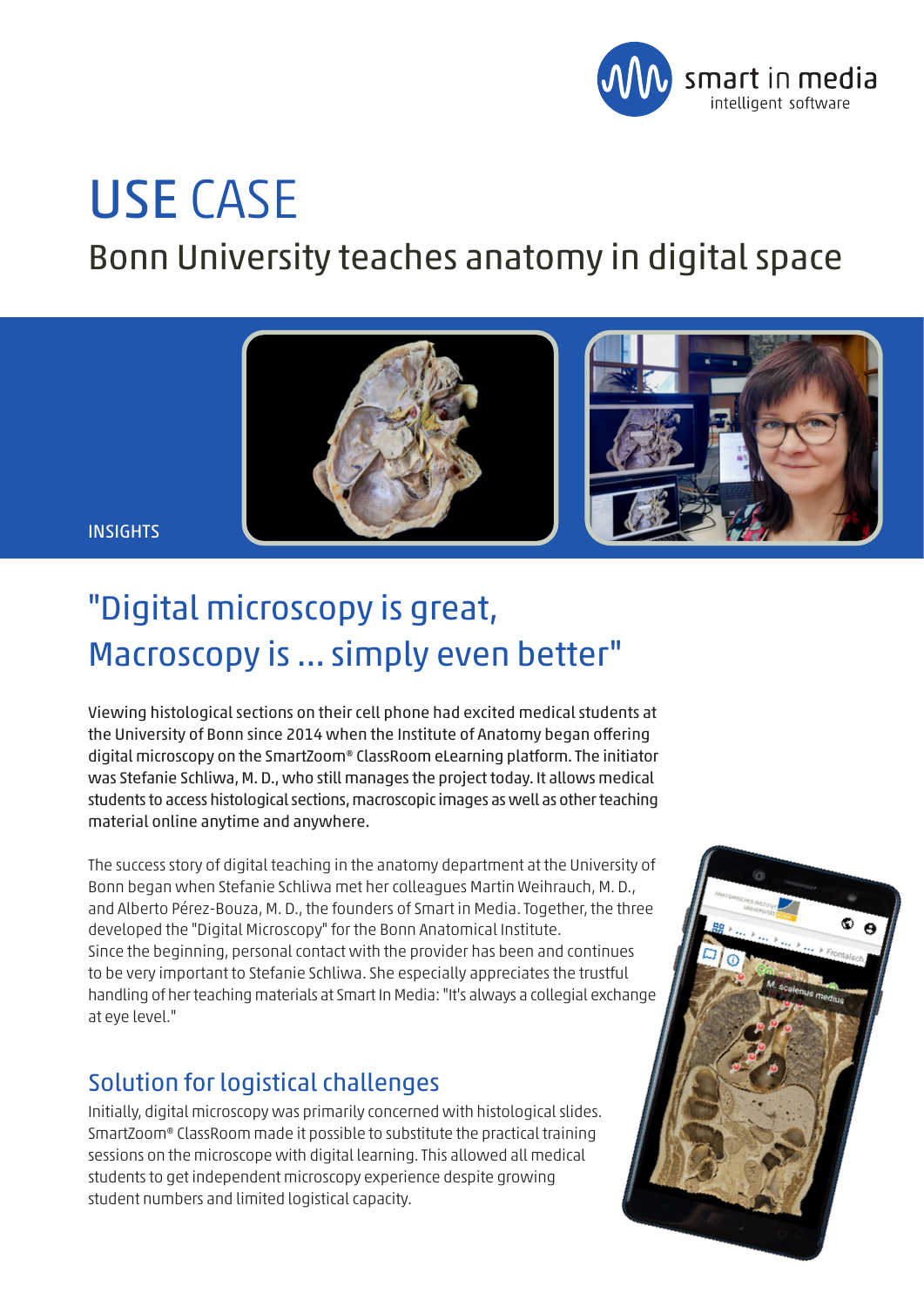Thanks to this experience, the Anatomical Institute at the University of Bonn was one of the few teaching institutions that was able to move its teaching completely into the digital space during the Covid pandemic without quality losses: The digital infrastructure was already in place. The anatomists were even able to help out colleagues from biochemistry and physiology: They invited them to deposit their material on the "Digital Microscopy." Currently, the teaching platform hosts all courses offered by the anatomy department.

#### Aesthetics and speed are key

Of course, there would have been a university-owned alternative for instructors. "But it would have been less attractive than SmartZoom® ClassRoom's solution, slower and more cumbersome," reports the project manager. She is aware that digital teaching services need to be designed in a user-friendly way if students are to use them voluntarily. Aesthetics and speed are cardinal points that must not be neglected.

#### "This is what I would have liked in my days"

Stefanie Schliwa is motivated by the desire to provide her students with the instruction she would have liked herself. In doing so, it is very important to her that the digital courses can be accessed from any device, anywhere, at any time. She also appreciates the image quality and customer service of SmartZoom® ClassRoom: There is always someone available at Smart In Media to answer questions, and there have not been any long downtimes due to maintenance work.

### Students are perfectly prepared

The anatomical lecturer's passion isn't microscopic but macroscopic anatomy. Therefore, she is particularly pleased that in times of the Covid pandemic, the teaching of macroscopy has taken up a large part of the SmartZoom® platform, which continues to be called "Digital Microscopy." Stefanie Schliwa thinks: "Digital microscopy is great, macroscopy is ... even better."